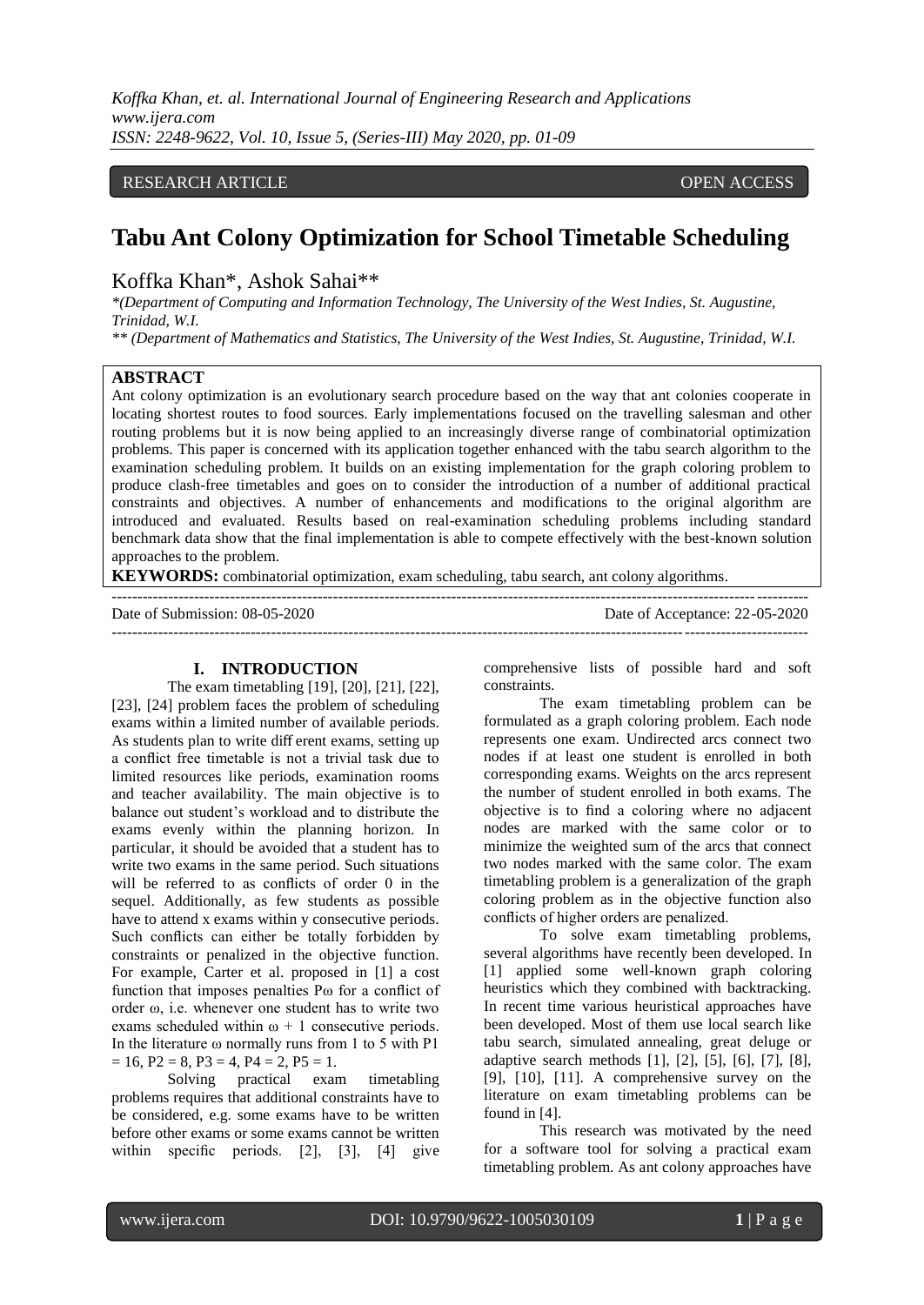been proven to be a powerful tool for various combinatorial optimization problems (c.f. the survey in [12]), it is apparent to adapt this solution approach to the exam timetabling problem. In the literature diff erent variants of ant colony approaches have been presented. We will compare some of these strategies with respect to their suitability for our problem.

This paper is organized as follows: In section 2 a detailed problem formulation will be presented. Section 3 will give an introduction into ant colony systems. The next sections will present a solution approach and test results for some benchmark problems that were taken from the literature. Finally, section 5 summarizes the results and suggests discussion for future work.

## **II. PROBLEM FORMULATION**

Before stating the problem formally, we introduce some notation.

| Symbol    | Meaning                                                                           |
|-----------|-----------------------------------------------------------------------------------|
| R         | index set of rooms                                                                |
|           | index set of exams                                                                |
| T         | index set of periods                                                              |
| $\Omega$  | index set of order of conflicts                                                   |
| Krt       | capacity of room r in period t                                                    |
| cij       | number of students enrolled in exam i as well as in exam j                        |
| Ei        | number of students enrolled in exam i                                             |
| $P\omega$ | penalty imposed if one student has to write two exams within $\omega + 1$ periods |
| yit       | binary variable equal to 1 if exam i is scheduled in                              |
|           | period t and 0 otherwise                                                          |
| pirt      | number of students of exam i assigned to room r in                                |
|           | period t                                                                          |

 $(3)$ 

Using this notation, the exam timetabling problem can be formulated as follows:

$$
\min \sum_{\omega \in \Omega} \sum_{i,j \in I, i \neq j} \sum_{t \in T, t > \omega} P_{\omega} c_{ij} y_{it} y_{j(t-\omega)} \tag{1}
$$

$$
\sum_{t \in T} y_{it} = 1 \quad \forall i \in I \tag{2}
$$

 $p_{irt} \leq y_{it} K_{rt}$   $\forall i \in I, \forall r \in R, \forall t \in T$ 

$$
\sum_{r \in R} \sum_{t \in T} p_{irt} = E_i \quad \forall i \in I
$$
\n<sup>(4)</sup>

$$
\sum_{i \in I} p_{irt} \le K_{rt} \quad \forall r \in R, \forall t \in T \tag{5}
$$

$$
\sum_{t \in T} c_{ij} y_{it} y_{jt} = 0 \quad \forall i, j \in I, i \neq j \tag{6}
$$

$$
y_{it} \in \{0, 1\} \quad \forall i \in I, \forall t \in T \tag{7}
$$

$$
p_{irt} \in \mathbb{N}_0 \quad \forall i \in I, \forall r \in R, \forall t \in T \tag{8}
$$

The objective function (1) balances out students' workload by minimizing the weighted sum of all conflicts. Constraint (2) states that each exam is assigned to exactly one period. If an exam is not assigned within a period, then no seats should be reserved for that period in any room.

This is imposed by constraint (3). Constraints (4) and (5) assure that the number of seats reserved for an exam will be equal to the number of students who are enrolled in that exam and that the room capacities are not exceeded. Finally, constraint (6)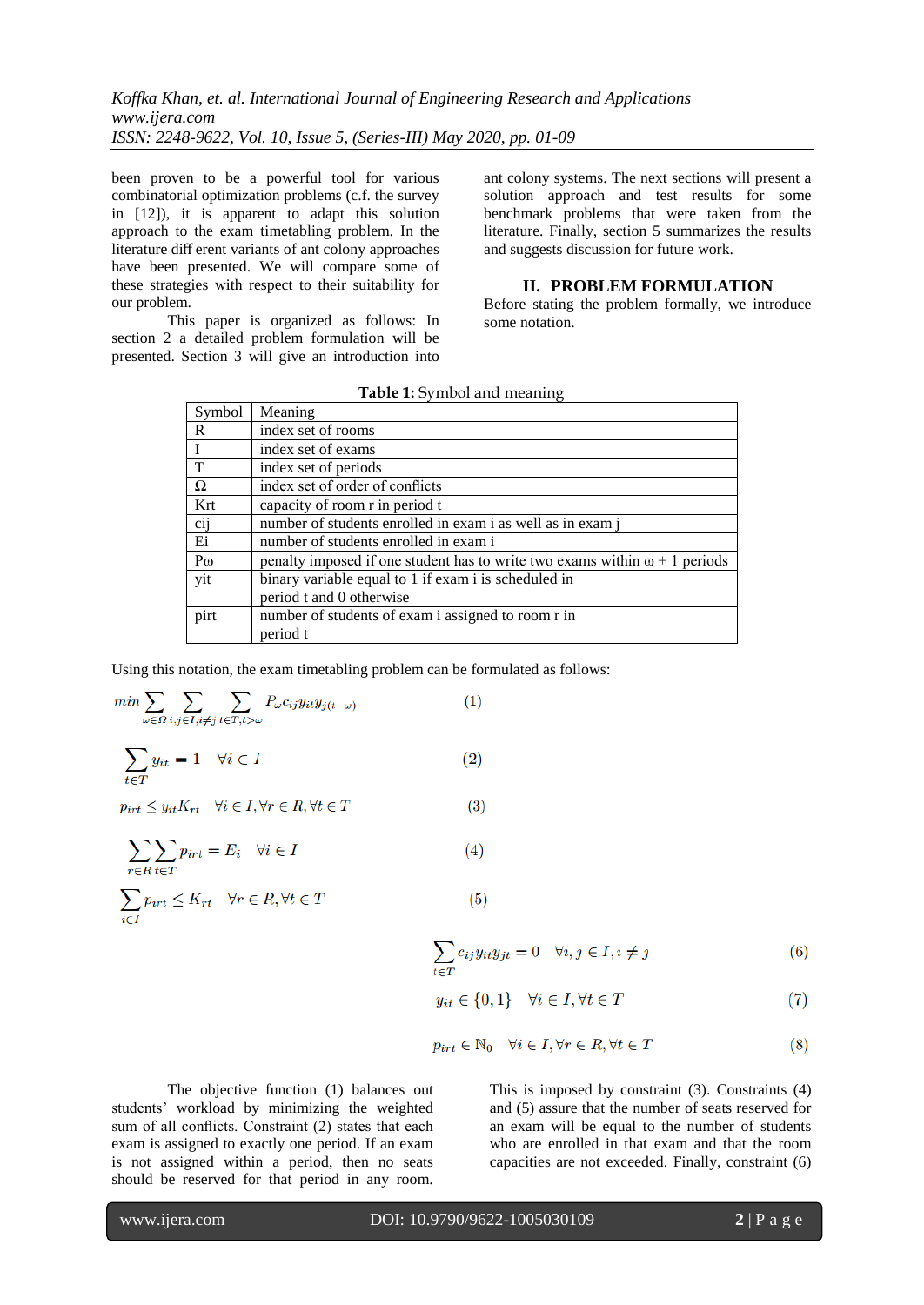avoids conflicts of order 0, i.e. that a student has to write two exams in the same period.

The exam timetabling problem is a generalization of the graph coloring problem, which is known to be NP-hard [\[22\].](#page-7-0) Therefore, solution approaches try to decompose the problem in order to solve it within a reasonable amount of time [\[30\].](#page-7-1) One way is to split up the problem into the two following sub problems, which can be solved sequentially:

Problem I: Scheduling of exams, i.e. assign exams to periods in order to balance out students' workload as pursued by the objective function (1). Instead of considering capacity constraints for the single rooms, only the total capacity of all available exam rooms within a period is considered. In the IP formulation stated above this can be accomplished by replacing the set of rooms by a artificial single room. For this problem a solution approach will be presented in the next sections.

Problem II: Room planning, i.e. distribute the exams of one period among the available examination rooms. Finding a feasible room plan is not difficult if the exams can take place in more than one room and if more than one exam can take place in one room at the same time, provided that the room capacity is not exceeded. If exams are split up into different rooms one could consider the campus layout and try to generate a room plan where these exams are only assigned to rooms not too far from each other in order to minimize walking distances. We will not consider this problem in the following.

## **III. ANT COLONY OPTIMIZATION**

Ants live together in colonies and they use chemical cues called pheromones to provide a sophisticated communication system. An isolated ant moves essentially at random but an ant encountering a previously laid pheromone will detect it and decide to follow it with high probability and thereby reinforce it with a further quantity of pheromone. The repetition of the above mechanism represents the collective behaviour of a real ant colony which is a form of autocatalytic behaviour where the more the ants follow a trail, the more attractive that trail becomes. The above behaviour of real ants has inspired ACO which has proved to be an effective metaheuristic technique [\[15\]](#page-7-2)[,\[26\]](#page-7-3)[,\[27\]](#page-7-4)[,\[19\]](#page-7-5) for solving many complex constraint optimization problems [\[21\].](#page-7-6) This technique uses a colony of artificial ants that behaves as cooperative agents in a mathematical space where they are allowed to search and reinforce pathways (solutions) in order to find the optimal ones. The features of artificial ants are:

having some memory, not being completely blind and the process time is discrete.

Depending on the choice of a constructive heuristic and the way the pheromone values are used, there are different ways how this basic solution approach can be adapted to the exam timetabling problem. At each stage of the construction process in the AS approach of Costa and Hertz [\[7\]](#page-6-0) called ANTCOL the ant chooses first a node i and then a feasible color according to a probability distribution equivalent to (c.f. section III, B, 9). The matrix  $\tau$  provides information on the objective function value, i.e. the number of colors required to color the graph, which was obtained when nodes i and j are colored with the same color.

In contrast to elite strategies where only the ant that found the best tour from the beginning of the trial deposits pheromone, all ants deposit pheromone on the paths they have chosen. According to [\[21\]](#page-7-6) this strategy is called ant cycle strategy. Different priority rules were tested as constructive heuristic. Among those chosen in each step, the node with the highest degree of saturation, i.e. the number of different colors already assigned to adjacent nodes, achieved the best results with respect to solution quality and computation times.

In [\[14\]](#page-7-7) a pre-ordered list of events is given. Each ant chooses the color for a given node probabilistically similar to the formula (c.f. section III, B, 9). The pheromone trail τij contains information on how good the solution was, when node i was colored by color t. The constructive heuristic employed in their approach is not described.

For the exam timetabling problem the way the information in matrix  $\tau$  is used in both approaches is not meaningful. Due to the conflicts of higher orders the quality of a solution does not depend on how a pair of exams is scheduled nor on the specific period an exam is assigned to. For example, assigning two exams i and j with  $cii = 0$ to the same period can either result in a high or in a low objective function value as the quality of the solution strongly depends on when the remaining exams are scheduled. In the following we implemented a two-step approach.

Step I: Determine the sequence according to the exams is scheduled. Like for the TSP we assume that an ant located in a node, corresponding to an exam, has to visit all other nodes, i.e. it has to construct a complete tour. The sequence according to this ant constructs the tour corresponds to the sequence in which the exams are scheduled.

Step II: Find the most suitable period for an exam which should be scheduled. Therefore, all admissible periods are evaluated according to the given penalty function.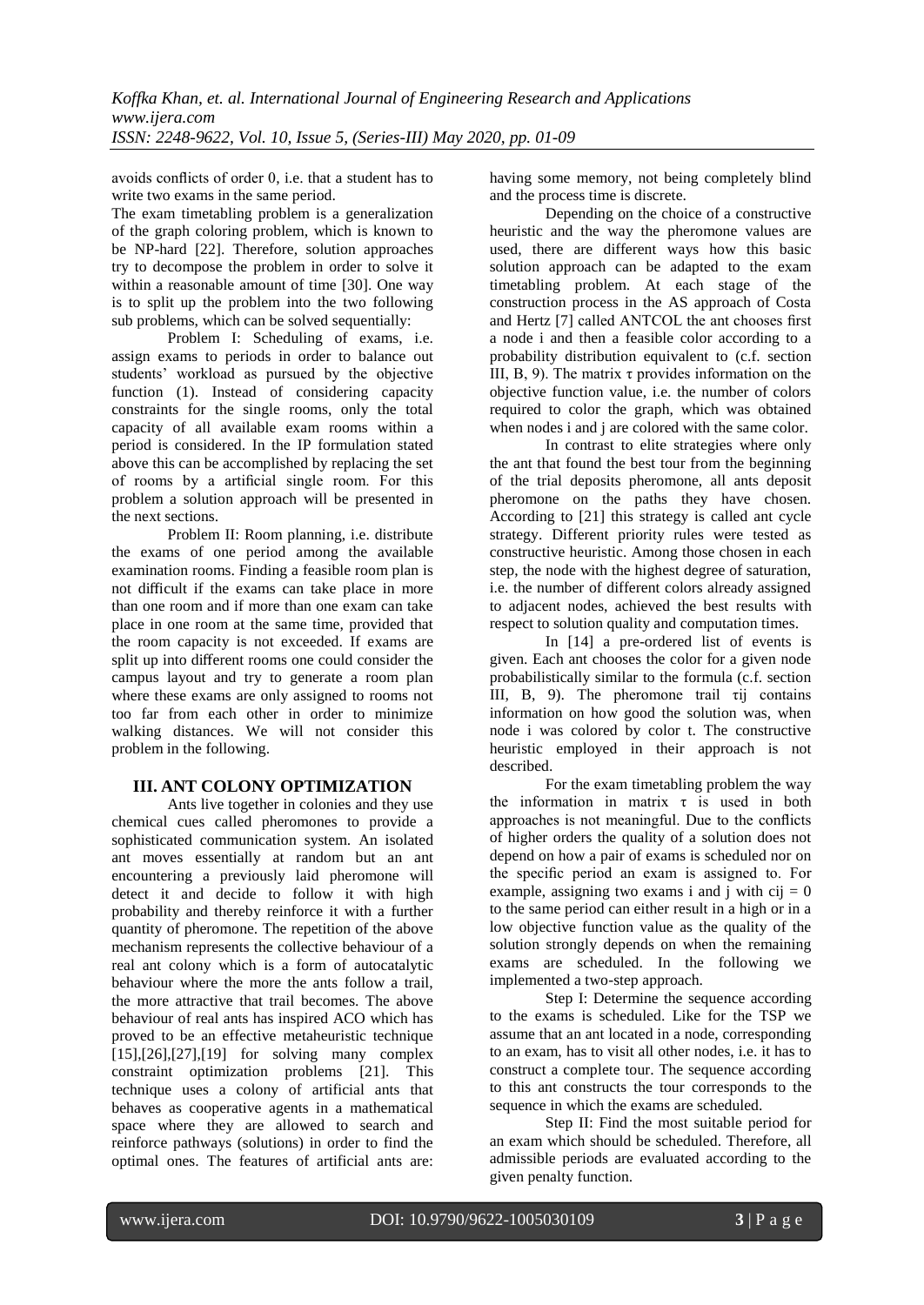Following this two-step approach probabilities pνij for choosing the next node j that has to be scheduled are computed according to (c.f. section III, B, 9). Pheromone values τij the ants' paths are updated by the inverse of the objective function value.

For the heuristic value ηij the following simple priority rule for graph coloring was implemented. The exam with the smallest number of available periods is selected. A period would not be available for an exam if it caused a conflict of order 0 with another exam that has already been scheduled. This priority rule corresponds to the saturation degree rule (SD) which was tested in [1]. The value ηij is chosen to be the inverse of the saturation degree.

### **TABU TIMETABLE ANT COLONY OPTIMIZATION (TACO)**

In the proposed TACO technique an initialisation phase takes place during which ants are positioned on different nodes (sessions) with empty tabu lists and initial pheromone distributed equally on paths connecting these sessions. Ants update the level of pheromone while they are constructing their schedules by iteratively adding new sessions to the current partial schedule. At each time step, ants compute a set of feasible moves and select the best one according to some probabilistic rules based on the heuristic information and pheromone level. The higher value of the pheromone and the heuristic information, the more profitable is to select this move and resume the search. The selected node is putted in the tabu list related to the ant to prevent to be chosen again. Heuristic information represents the nearer sessions around the current session, while pheromone level "memory" of each path represents the usability of this path in the past to find good schedules. At the end of each iteration, the tabu list for each ant will be full and the obtained cheapest schedule is computed and memorized. For the following iteration, tabu lists will be emptied ready for use and the pheromone level will be updated. This process is repeated till the number of iterations (stopping criteria) has been reached. In more details, the proposed TACO technique constructs the cheapest observation schedule for a given examination timetable using the following two stages.

### **SCHEDULE CONSTRUCTION STAGE**

After each move, an ant leave a pheromone trail on the connecting path to be collected by other ants to compute the transition probabilities. Starting from the initial session i, an explorer ant m chooses probabilistically session j to observe next using the following transition rule:

$$
P_m(i,j) = \begin{cases} \frac{\left[\tau_{(i,j)}\right]^\alpha \cdot \left[\eta_{(i,j)}\right]^\beta}{\sum_{k \in S_m(i)} \left[\tau_{(i,j)}\right]^\alpha \cdot \left[\eta_{(i,j)}\right]^\beta} & \text{if } j \in S_m(i) \\ 0 & \text{otherwise} \end{cases}
$$

(9)

where

 $\tau(i,j)$ : the intensity measure of the pheromone deposited by each ant on the path (i,j). The intensity changes during the run of the program.  $\alpha$ : the intensity control parameter.

 $\eta(i,j)$ : the visibility measure of the quality of the path (i,j). This visibility, which remains constant during the run of the program, is determined by  $\eta(i,j)=1/(ij)$ , where  $l(ij)$  is the cost of move from session i to the session j.

 $\beta$ : the visibility control parameter.

Sm(i) : the set of sessions that remain to be observed by ant m positioned at session i.

Equation 9 shows that the quality of the path  $(i,j)$  is proportional to its shortness and to the highest amount of pheromone deposited on it (i.e., the selection probability is proportional to path quality).

### **PHEROMONE UPDATING STAGE**

Ants change the pheromone level on the paths between sessions using the following updating rule:<br> $\tau_{(i,j)} \leftarrow \rho \cdot \tau_{(i,j)} + \Delta \tau_{(i,j)}$ 

$$
\tau_{(i,j)} \leftarrow \rho \cdot \tau_{(i,j)} + \Delta \tau_{(i,j)}
$$
\n<sup>(10)</sup>

where

 $\rho$ : the trail evaporation parameter.

 $\Delta \tau(i,j)$ : the pheromone level.

The amount of deposited pheromone is the mechanism by which ants communicate to share information about good paths. Stagnation may occur during the pheromone updating and this can be happened when the pheromone level is significantly different between paths connecting the observed schedule. This means that some of these paths have received higher amount of pheromone more than other and an ant will continuously select these paths and neglect the others. In this situation, ants keep constructing the same schedule over and over again and the exploration of the search stops. Stagnation can be avoided by influencing the probability for choosing the next path which depends directly on the pheromone level. To make better use of the pheromone and exploit the search space of a schedule more effectively, several ideas based on the pheromone control strategy have been implemented, tested and analysed. Some of these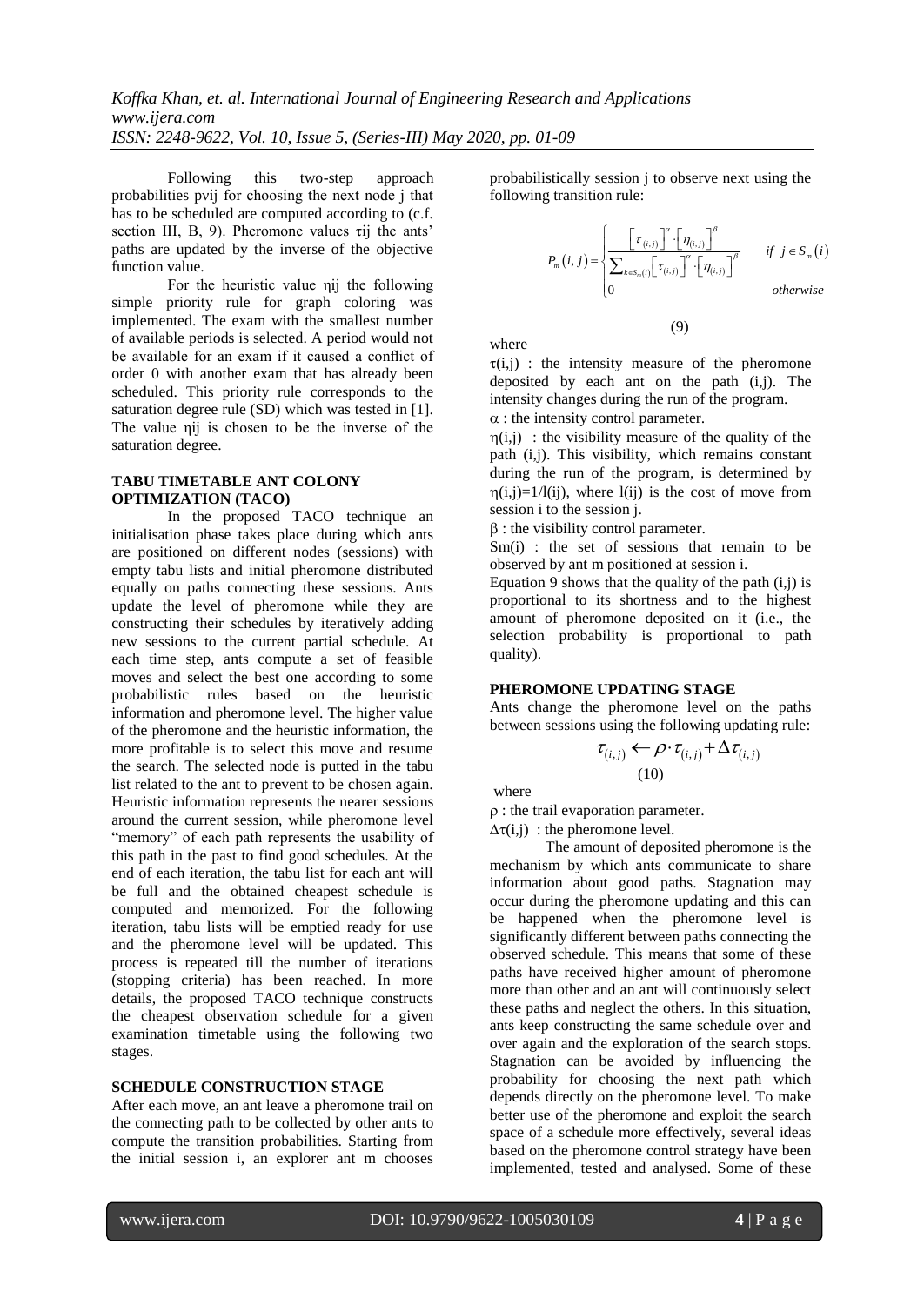*Koffka Khan, et. al. International Journal of Engineering Research and Applications www.ijera.com ISSN: 2248-9622, Vol. 10, Issue 5, (Series-III) May 2020, pp. 01-09*

ideas are: additional pheromone trail limits, smoothing of the pheromone trails, re-initialization of the pheromone trial and additional reinforcement of the pheromone, etc. In the following section, different approaches based on these ideas have been proposed and implemented to effectively diverse the search space and select the best possible observation schedule for a given timetable schedule.."

#### **ANT COLONY SYSTEM**

Ant Colony System (ACS) differs from the other ACO instances due to its strategy of constructing an observation schedule [10]. An ant positioned on session i selects the session j to observe by applying the following equation:

$$
p_{(i,j)} = \begin{cases} \arg \max_{k \in s_m(i)} [\tau_{(i,k)} \cdot \eta_{(i,k)}^\beta] & \text{if } q \le q_0 \text{ in } \\ I & \text{otherwise} \end{cases}
$$
\n
$$
(11)
$$

where

I : a random variable selected according to the probability given by Equation 1.

q : a uniformly distributed random number to determine the relative importance of exploitation versus exploration  $q \in [0,..,1]$ .

q0 : a threshold parameter and the smaller q0 the higher the probability to make a random choice  $(0)$  $\leq$   $a$  $0 \leq 1$ ).

In each step of building a schedule, an ant located at session i samples the parameter q to move to session j. Using Equation 3, an ant selects the best path to reach the next session when  $(q \leq q0)$ (exploitation). Otherwise, the ant will probabilistically choose the next session to be observed using Equation 2 with a bias toward the best possible path (biased exploration). While ants build their schedules, at the same time they locally update the pheromone level of the visited paths using the local updating rule as follows:  $\tau_{(i,j)} \leftarrow (1-\varphi) \cdot \tau_{(i,j)} + \varphi \cdot \tau_0$ 

where

 $\varphi$ : a persistence of the trail and the term  $(1-\varphi)$  can be interpreted as trail evaporation.

(12)

 $\tau$ 0: the initial pheromone level which is assumed to be a small positive constant distributed equally on all the paths of the network since the start of the survey.

The aim of the local updating rule is to make better use of the pheromone information by dynamically changing the desirability of paths. Using this rule, ants will search in wide neighbourhood of the best previous schedule. When all ants have completed

their schedule, the pheromone level is updated by applying the global updating rule only on the paths that belong to the best found schedule since the beginning as follows:

s follows:  
\n
$$
\tau_{(i,j)} \leftarrow (1-\rho) \cdot \tau_{(i,j)} + \rho \cdot \Delta \tau_{(i,j)}
$$
\n(13)

$$
\Delta \tau_{(i,j)} = \begin{cases} (C_m)^{-1} & \text{if } (i,j) \in Global-Best-Schedule \\ 0 & \text{otherwise} \end{cases}
$$
\n(14)

where

 $\rho$ : a pheromone decay parameter.

Cm : the cost of the best schedule performed from the beginning by ant m.

This rule is intended to provide a greater amount of<br>  $\iint_{(i)} [\tau_{(i,k)} \cdot \eta_{(i,k)}^\beta]$  if  $q \le q_0$  intensifying the search around this schedule. In This rule is intended to provide a greater amount of pheromone on the paths of the best schedule, thus gther words, only the best ant that took the shortest route is allowed to deposit pheromone.

#### **MAX-MIN ANT SYSTEM**

The strategy of the MAX-MIN Ant System (MMAS) states that if the amount of the pheromone has a finite upper bound and a positive lower bound min, then ACO converges to the optimal solution [\[12\].](#page-7-8) The main features of MMAS algorithm for obtaining an improved performance on the basic ACO metaheuristic are as follows:

Deep exploitation to the search space of the best found schedule by allowing a single ant to add pheromone after each iteration. This ant may be the one which found the best schedule in the current iteration (iteration-best ant) or the one which found the best schedule from the beginning (global-best ant).

Wide exploration to the search space of the best found schedule by initialising the pheromone trails to max is used. Thus, in the next iteration only the paths that belong to the best schedule will receive pheromone, while the pheromone values of the other paths are only evaporated.

As shown from the above, the aim of using only one schedule is to make the paths of the best found schedule receive large reinforcements.

#### **TACO ALGORITHM**

The function of ACO algorithm with Tabu Search (TACO) is to force ants to search for a better schedule by divorcing and exploring the search space while keeping the best found schedule [\[22\].](#page-7-0) This can be carried out by adding extra pheromone on the unused paths during the previous iterations and this will force ants to diverse the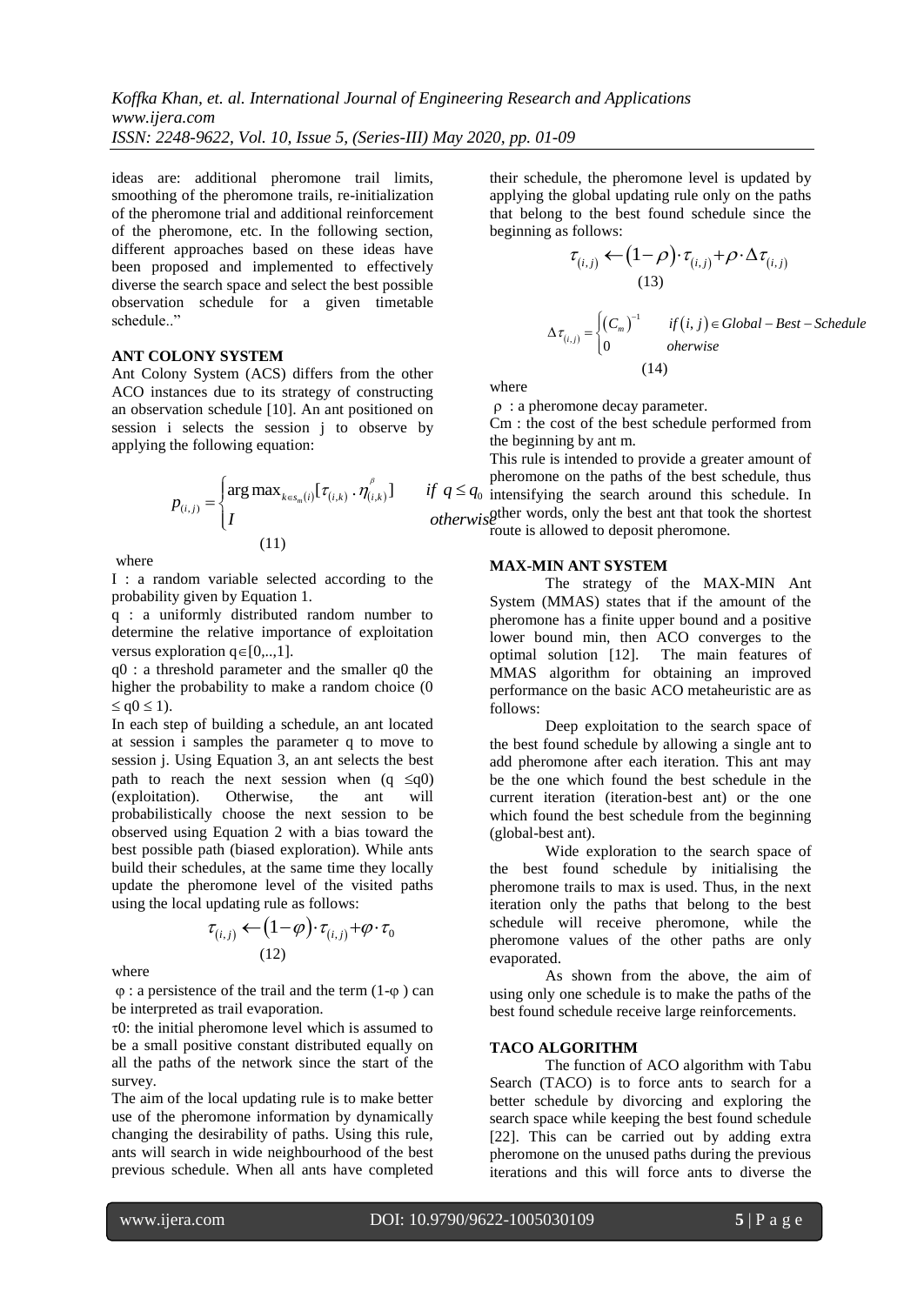search space and choose other new directions without repeating any bad experience and trapping again in local optimality of the schedule search space. The modified pheromone update rule in TACO is given as follows:

$$
\tau_{(i,j)} \leftarrow \xi \cdot \tau_{(i,j)} + q_1 \tau_{\text{max}}
$$
\n(15)

where

 $\xi = \begin{cases} 1 & \text{if unused paths are evaporated} \\ \rho & \text{otherwise} \end{cases}$ 

 $q1 \geq 0$ : a reinforcement parameter;

 $\tau$  max : asymptotically the maximal value of the pheromone. This condition (q1  $\leq$ 1 - ρ) must be satisfied to fulfil the above criteria of the TACO technique for updating the pheromone.

## **CASE STUDY**

To benchmark algorithms test cases of twelve practical examination problems can be found on the site of Carter [\[9\].](#page-6-1) Three experiments were carried out:

1. TACO (with hill climber)

2. TACO without hill climber

3. TACO without ants

Therefore, Carter proposed weighting conflicts according to the following penalty function:  $P1 =$ 16, P2 = 8, P3 = 4, P4 = 2, P5 = 1, where P $\omega$  is the penalty for the constrain violation of order ω. The cost of each conflict is multiplied by the number of students involved in both exams. The objective function value represents the costs per student.

## **IV. PARAMETER ADJUSTMENT**

The required parameters were specified as follows. The number of cycles was set to 50. Within each cycle 50 ants were employed to construct solutions. The candidate list contained the 20% of exams with the lowest number of available periods. Several test runs were carried out in order to determine the required parameters appropriately:

– The evaporation rate  $\rho$  was set to 0.3. Like in [\[14\]](#page-7-7) it turned out that this parameter is quite robust, i.e. the parameter ρ does not clearly influence the performance.

– For the restrictions of the pheromone interval values to strategies were tested. Setting  $\tau$ max =  $1/\rho$ obtained slightly better results than in the case of variable τmax and τmin as proposed i[n \[14\].](#page-7-7)

– Diff erent values for the weighting factors α and β were tested. It turned out that the approach performed best when α was set to one and β was chosen high. Best results were obtained for β equal to 24. But the diff erence was on the average less than one percent when β was bigger than eight. A high β forces that exams which can be scheduled, due to zero order conflicts, only in a few remaining periods are scheduled first as they are given a much higher probability in (c.f. section III, B, 9). Remember that nij is the inverse of the saturation degree. Thus, a high  $β$  value has the same effect like a candidate list. This could be a reason why the use of the candidate list did not improve the solutions. Whereas, for small values of  $\beta$ , i.e. values lower than 5, solutions with zero order conflicts could not always be avoided.

– As the approach is non-deterministic each test case was solved twenty times. After determining the parameters in such a way, it turned out that less than 2 % of the solutions were generated more than once. Thus, stagnation that is caused by the fact that many ants generate almost the same solutions could not be observed.

## **V. TEST RESULTS**

Table 2 displays the results for diff erent approaches. For each approach the minimal objective function value and the average result after twenty test runs are given. Results of the proposed TACO approach are given in the second column.

In order to find out how much the hill climber contributes to the solution the TACO approach was also tested without making use of the hill climber. Comparing the results in the second and in the third column it is obvious that the hill climber considerably improves the solutions.

Thus, one could ask how much the ants contribute to the solution or if solutions of the same quality could also be achieved by applying only the hill climber on a random starting solution. Therefore a third version of the TACO approach was implemented where each ant constructs an exam timetable without interacting with the other ants, i.e. the matrix  $\tau$  is not updated at all. This approach can be seen as a randomized greedy heuristic. As in TACO with 50 ants and 50 cycles 2500 exam timetables were generated. The best solutions of this approach are displayed in the last column of table 1. As the TACO approach without ants generates the worst solutions it is obvious, that the ant colony has a positive impact on the diversification of the solution space, i.e. the ants guide the search process into promising regions of the solution space where the hill climber can find good solutions. Increasing the number of ants and the number of cycles to 100 in the TACO approach did not result in achieving better solutions. Neither the average value of all twenty iterations was improved nor was better solutions found during the twenty iterations.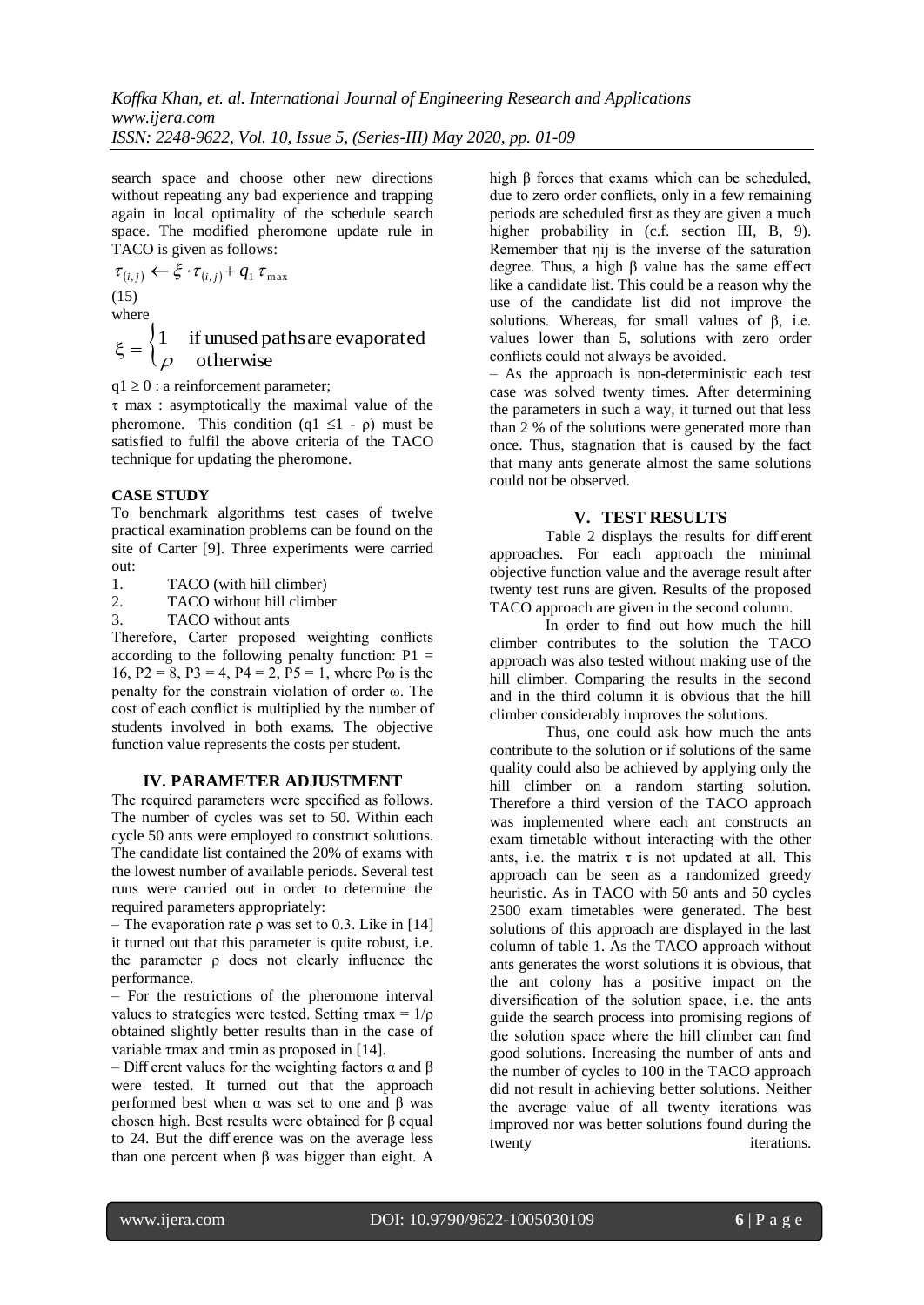*Koffka Khan, et. al. International Journal of Engineering Research and Applications www.ijera.com*

| Table 2: Results for three different variants of the TACO approach for twenty test runs |             |       |                      |       |              |       |  |
|-----------------------------------------------------------------------------------------|-------------|-------|----------------------|-------|--------------|-------|--|
|                                                                                         | <b>TACO</b> |       | <b>TACO</b>          |       | <b>TACO</b>  |       |  |
|                                                                                         |             |       | without hill climber |       | without ants |       |  |
| test case                                                                               | best        | avg   | best                 | avg   | best         | avg   |  |
| $car-f-92$                                                                              | 4.8         | 4.9   | 7.4                  | 8.2   | 10.9         | 13.5  |  |
| $car-s-91$                                                                              | 5.7         | 5.9   | 9.2                  | 9.6   | 11.6         | 13.8  |  |
| $car-f-83$                                                                              | 36.8        | 38.6  | 49.9                 | 53.6  | 48.6         | 61.3  |  |
| $hec-s-92$                                                                              | 11.4        | 11.6  | 14.8                 | 15.2  | 11.3         | 15.2  |  |
| $kfu-s-93$                                                                              | 15.1        | 15.4  | 23.8                 | 24.6  | 19.3         | 22.5  |  |
| $1se-f-91$                                                                              | 12.1        | 12.7  | 19.2                 | 19.5  | 16.8         | 25.6  |  |
| $pur-s-03$                                                                              | 504         | 5.6   | 12.2                 | 12.5  | 11.5         | 14.5  |  |
| $rye-s-93$                                                                              | 10.2        | 10.4  | 18.1                 | 18.5  | 12.1         | 15.2  |  |
| $sta-f-83$                                                                              | 155.3       | 157.5 | 160.3                | 161.3 | 157.6        | 158.2 |  |
| $tre-s-92$                                                                              | 8.8         | 9.1   | 12.5                 | 12.8  | 9.6          | 13.2  |  |
| $uta-s-92$                                                                              | 3.8         | 3.8   | 6.2                  | 6.5   | 8.5          | 9.8   |  |
| $ute-s-92$                                                                              | 27.7        | 28.6  | 33.8                 | 32.5  | 27.5         | 31.2  |  |
| $\gamma$ or-f-83                                                                        | 39.6        | 40.3  | 50.23                | 51.9  | 62.8         | 75.2  |  |

*ISSN: 2248-9622, Vol. 10, Issue 5, (Series-III) May 2020, pp. 01-09*

## **VI. CONCLUSION**

In this paper different strategies for solving exam timetabling problems were tested. Ant colony approaches are capable of solving large real world exam timetabling problems. The implemented algorithms generated comparable results like other high performance algorithms from the literature. Unlike for other combinatorial optimization problems like the TSP or the QAP for the exam timetabling problem the variants of the TACO approach did not outperform the simpler strategies. Of course, it goes without saying but proper adjusting parameters can improve the performance of an algorithm considerably. A selfevident extension would be to incorporate additional constraints and requirements like e.g. scarce room resources or precedence constraints between exams. For future work, dynamic optimization will be searched for improving the use of space technology in other real life applications (e.g., ambiguity resolution). These applications require powerful dynamic optimization tools that account for the uncertainty present in a changing school environment. This will provide the state of the art and latest research on how dynamic metaheuristic algorithms may be applied to effectively and efficiently solve and optimize this kind of complex problems.

## **REFERENCES**

[1]. Abounacer, R., et al. "A hybrid Ant Colony Algorithm for the exam timetabling problem." Revue ARIMA. 12 : 15-42, 2010.

- [2]. Albakour, M-Dyaa, et al. "Exploring ant colony optimisation for adaptive interactive search." Advances in Information Retrieval Theory. pp. 213-224, 2011.
- [3]. Ant Algorithms for the Exam Timetabling Problem 1792. L. Di Gaspero and A. Schaerf. Tabu search techniques for examination timetabling. Lecture Notes in Computer Science, 2079:104–117, 2001.
- [4]. Burke, E., R. Qu, and A. Soghier. "An Adaptive Tie Breaking and
- [5]. Burke, Edmund K., Rong Qu, and Amr Soghier. "Adaptive selection of heuristics for improving exam timetables." Annals of Operations Research 1-17, 2012.
- [6]. Carter, G. Laporte, and S.Y. Lee. Examination timetabling algorithmic strategies and applications. Journal of the Operational Research Society, 47:373–383, 1996.
- <span id="page-6-0"></span>[7]. D. Costa and A. Hertz. Ants can color graphs. Journal of the Operational Research Society, 48:295–305, 1997.
- [8]. E.K. Burke and J. Newall. Enhancing timetable solutions with local search methods. Lecture Notes in Computer Science, 2740:195–206, 2003.
- <span id="page-6-1"></span>[9]. ftp:\\ie.utoronto.ca/pub/carter/testprob.
- [10]. G.M. White, B.S. Xie, and S. Zonjic. Using tabu search with long-term memeory and relaxation to create examination timetables. European Journal of Operational Research, 153:80–91, 2004.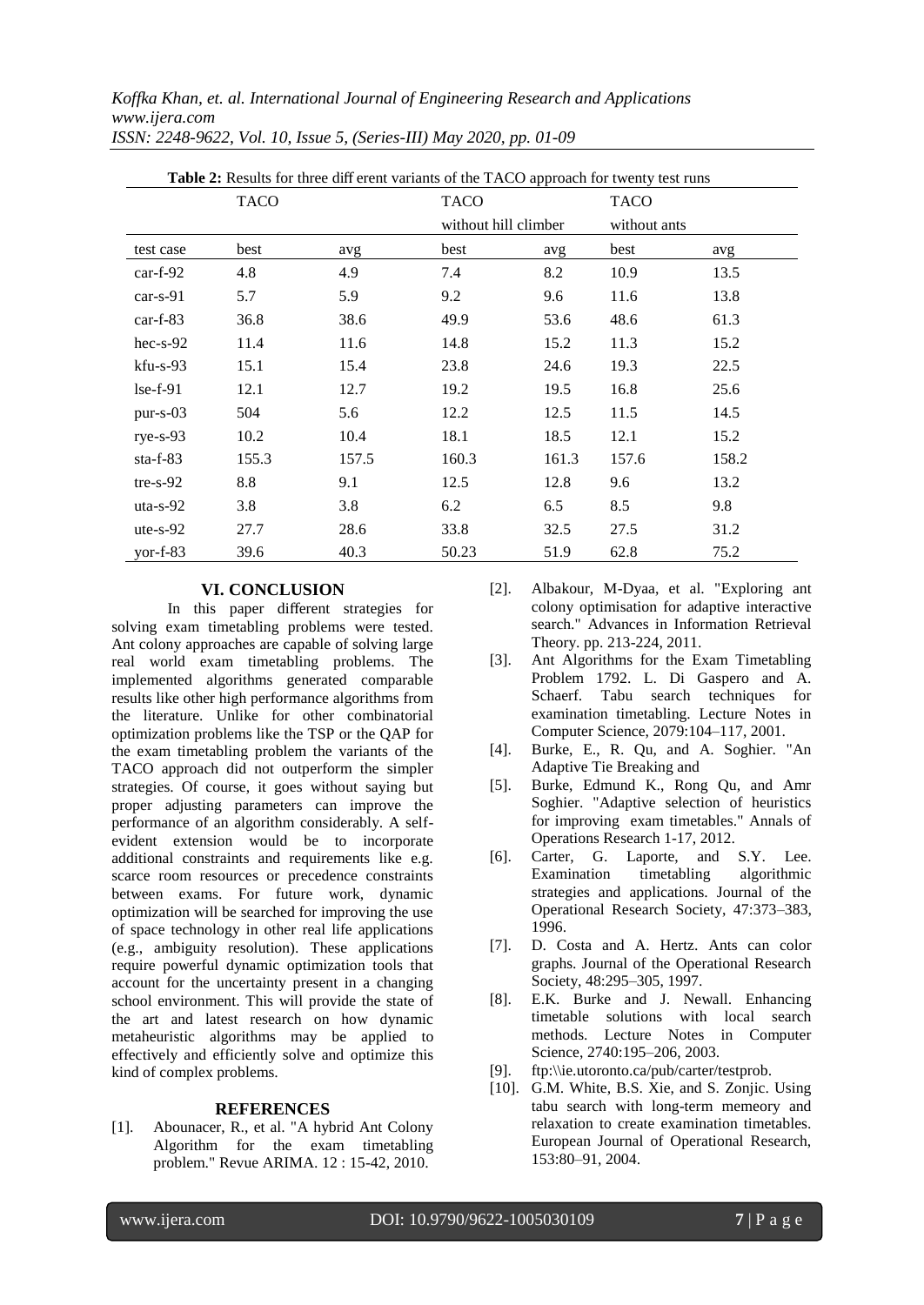- [11]. Hybridisation Hyper-Heuristic for Exam Timetabling Problems." Nature
- <span id="page-7-8"></span>[12]. Inspired Cooperative Strategies for Optimization. pp. 205-223, 2012.
- [13]. J.P. Boufflet and S. N`egere. Three methods used to solve an examination timetable problem. Lecture Notes in Computer Science, 1153:327–344, 1996.
- <span id="page-7-7"></span>[14]. K. Socha, M. Sampels, and M. Manfrin. Ant algorithms for the university course timetabling problem with regard to state-ofthe-art. In Proceedings of 3rd European Workshop on Evolutionary Computation in Combinatorial Optimization (EvoCOP'2003), pages 334 – 345, Essex, UK, April 2003.
- <span id="page-7-2"></span>[15]. Khan, Koffka, and Ashok Sahai. "A Glowworm Optimization Method for the Design of Web Services." International Journal of Intelligent Systems and Applications 4, no. 10 (2012): 89.
- [16]. L. Di Gaspero. Recolour, shake and kick: A recipe for the examination timetabling problem. In Proceedings of the fourth international conference on the practice and theory of automated timetabling, pages 404– 407, Gent, Belgium, August 2002.
- [17]. L. Paquete and T. Stuetzle. Empirical analysis of tabu search for the lexicographic optimization of the examination timetabling problem. In Proceedings of the fourth international conference on the practice and theory of automated timetabling, pages 413– 420, Gent, Belgium, August 2002.
- [18]. L.T.G. Merlot, N. Boland, B.D. Hughes, and P.J. Stuckey. New benchmarks for examination timetabling. Testproblem Database, http://www.or.ms.unimelb.edu.au/timetablin g.html.
- <span id="page-7-5"></span>[19]. Lee, Meng-Tse, Bo-Yu Chen, and Ying-Chih Lai. "A hybrid tabu search and 2-opt path programming for mission route planning of multiple robots under range limitations." Electronics 9, no. 3 (2020): 534.
- [20]. M. Caramia, P. Dell'Olmo, and G.F. Italiano. New algorithms for examination timetabling. Lecture Notes in Computer Science, 982:230–241, 2001.
- <span id="page-7-6"></span>[21]. M. Dorigo, G. Di Caro, and L.M. Gambarella. Ant algorithms for discrete optimization. Artificial Life, 5:137–172, 1999.
- <span id="page-7-0"></span>[22]. M.R. Garey and D.S. Johnson. Computers and intractability: a guide to the theory of

NP-completness. W. H. Freeman and Company, New York, 1979.

- [23]. M.W. Carter and G. Laporte. Recent developments in practical examination timetabling. Lecture Notes in Computer Science, 1153:3–21, 1996.
- [24]. Pais, Tiago Cardal, and Paula Amaral. "Managing the tabu list length using a fuzzy inference system: an application to examination timetabling." Annals of Operations Research 194(1): 341-363, 2012.
- [25]. S. Casey and J. Thompson. Grasping the examination scheduling problem. Lecture Notes in Computer Science, 2740:233–244, 2003.
- <span id="page-7-3"></span>[26]. Shao, Saijun, Su Xiu Xu, and George Q. Huang. "Variable neighborhood search and tabu search for auction-based waste collection synchronization." Transportation Research Part B: Methodological 133 (2020): 1-20.
- <span id="page-7-4"></span>[27]. Shao, Saijun, Su Xiu Xu, and George Q. Huang. "Variable neighborhood search and tabu search for auction-based waste collection synchronization." Transportation Research Part B: Methodological 133 (2020): 1-20.
- [28]. T. Stuetzle and H.H. Hoos. Max-min ant systems. Future Generation Computer System, 16:889–914, 2000.
- [29]. Thepphakorn, Thatchai, and Pupong Pongcharoen. "Heuristic ordering for ant colony based timetabling tool." Lecture Notes in Management Science. 4: 87-96, 2012.
- <span id="page-7-1"></span>[30]. V. Lofti and R. Cerveny. A final-exam scheduling package. Journal of the Operational Research Society.

**Dr. Koffka Khan** received the B.Sc., M.Sc., M.Phil., and D.Phil degrees from the University of theWest Indies (UWI). He is currently an Assistant Lecturer at UWI and has up-to-date, published numerous papers in journals & proceedings of international repute. His research areas are computational intelligence, routing protocols, wireless communications, information security, adaptive video streaming and machine learning.

**Dr. Ashok Sahai** is working presently at The University of The West Indies; St. Augustine Campus (TRINIDAD & TOBAGO) as a Professor of Statistics in the Department of Mathematics & Computer Science(Faculty of Science & Agriculture) since February 2006. Dr. Sahai started his teaching-n-research career as a Lecturer in Statistics Department at Lucknow University